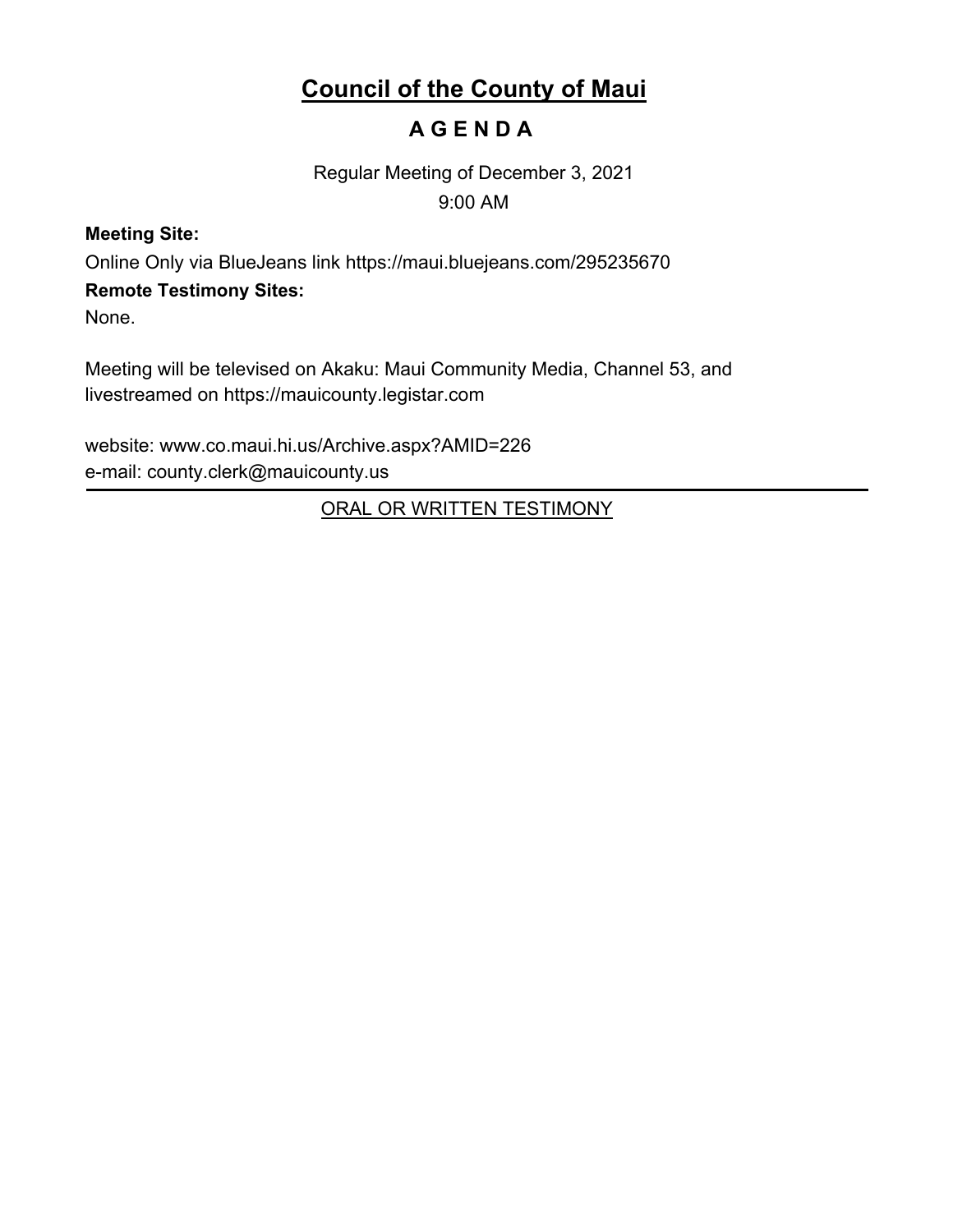ORAL OR WRITTEN TESTIMONY on any agenda item will be accepted. Each testifier shall be allowed to speak for up to three minutes on each item. If approved by the presiding officer and announced prior to any oral testimony being taken, the testifier may be allowed one minute to conclude the testimony on the item. The time limits for testimony at a Council meeting may be modified, if the modification is initiated by the presiding officer and approved by a majority of the Council; provided that a modification would apply equally to all testifiers and all items. No further oral testimony by the testifier on the item shall be permitted. An individual's request to testify may be deemed withdrawn if the individual does not answer when called to testify.

Individuals may provide oral testimony by phone or video conference. To join the meeting by phone, call 1-408-317-9253 and input meeting code 295235670. To join by video conference, use the following link: https://maui.bluejeans.com/295235670.

Testifiers will be asked to disconnect from the video conference meeting once their testimony has concluded. Once the testimony period has closed, only the Councilmembers, staff, and designated resource persons will be connected to the video conference meeting. All other individuals will be disconnected. They will be able to view the remainder of the meeting on Akaku Channel 53 or on https://mauicounty.legistar.com/. Individuals may be disconnected from the meeting for breaking decorum.

If the connection between any testifier and the video conference is lost, the meeting will still continue. Members of the public interested in information about offering testimony on an agenda item may contact the Office of the County Clerk (808-270-7748) prior to the meeting.

If written testimony is e-mailed or faxed (808-270-7171), it must be received at least 24 hours prior to the meeting; provided, that if a meeting will be held on a Monday, written testimony shall be received by 12:00 noon on the business day preceding the meeting.

| AGENDA--MAUI COUNTY COUNCIL--December 3, 2021--Regular Meeting | Page 2 |
|----------------------------------------------------------------|--------|
|----------------------------------------------------------------|--------|

# **A. ROLL CALL**

# **B. OPENING REMARKS:**

**COUNCILMEMBER GABE JOHNSON**

# **C. PLEDGE OF ALLEGIANCE**

# **D. TESTIMONY ON CEREMONIAL RESOLUTIONS**

# **E. CEREMONIAL RESOLUTIONS:**

[Reso \\_](http://mauicounty.legistar.com/gateway.aspx?m=l&id=/matter.aspx?key=11697) THONORING PONO AKIONA FOR WINNING 6TH PLACE IN THE INTERNATIONAL 2021 GRAND BEATBOX BATTLE, TAG TEAM DIVISION"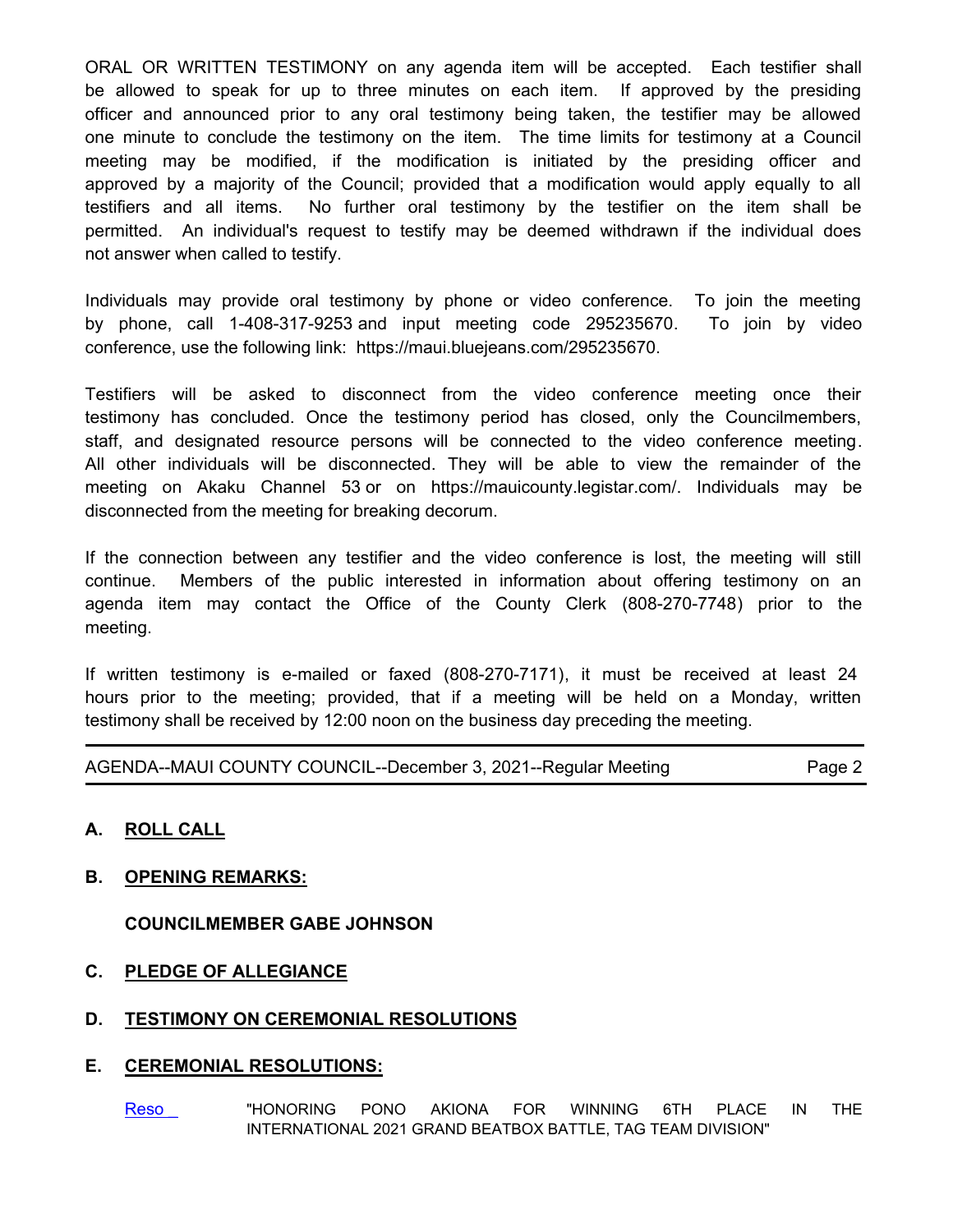# **F. SET THE CONSENT CALENDAR**

### **G. PRESENTATION OF WRITTEN OR ORAL TESTIMONY**

#### **H. MINUTES:**

[M-210917](http://mauicounty.legistar.com/gateway.aspx?m=l&id=/matter.aspx?key=11704) Regular Meeting of September 17, 2021

# **I. ACTION ON THE CONSENT CALENDAR**

#### **COUNTY COMMUNICATIONS:**

- [CC 21-535](http://mauicounty.legistar.com/gateway.aspx?m=l&id=/matter.aspx?key=11700) DIRECTOR OF WATER SUPPLY, transmitting the State of Hawaii Commission on Water Resource Management water use reports for September 2021 for all registered well reporters in the County of Maui.
- [CC 21-536](http://mauicounty.legistar.com/gateway.aspx?m=l&id=/matter.aspx?key=11667) DIRECTOR OF FINANCE, requesting for a one-month time extension to submit the Finance Director's Quarterly Report and the Capital Improvement Project Report as of September 30, 2021 (Fiscal Year 2022 First Quarter).
- [CC 21-537](http://mauicounty.legistar.com/gateway.aspx?m=l&id=/matter.aspx?key=11690) ACTING CHIEF OF POLICE, informing of the Department's intent to expend \$5,364.98 in Federal Forfeiture Funds to cover travel costs related to K9 selection and trainer recertification.
- [CC 21-538](http://mauicounty.legistar.com/gateway.aspx?m=l&id=/matter.aspx?key=11691) ACTING CHIEF OF POLICE, informing of the receipt of \$2,794 in Forfeiture Funds from the Department of the Attorney General, State of Hawaii.
- [CC 21-539](http://mauicounty.legistar.com/gateway.aspx?m=l&id=/matter.aspx?key=11670) MAYOR, informing of a vacancy on the Public Works Commission due to the resignation of John Blanchard.

# **J. COUNTY COMMUNICATIONS:**

#### **1. COUNTY COMMUNICATIONS:**

- [CC 21-540](http://mauicounty.legistar.com/gateway.aspx?m=l&id=/matter.aspx?key=11672) DIRECTOR OF FINANCE, transmitting 64 contracts/grants for the month of October 2021.
- [CC 21-541](http://mauicounty.legistar.com/gateway.aspx?m=l&id=/matter.aspx?key=11696) COUNCILMEMBER SINENCI, transmitting a proposed resolution entitled "APPROVING A TIME EXTENSION FOR THE COUNCIL TO ADOPT THE MAUI ISLAND WATER USE AND DEVELOPMENT PLAN".
- [CC 21-542](http://mauicounty.legistar.com/gateway.aspx?m=l&id=/matter.aspx?key=11694) CHAIR, PLANNING AND SUSTAINABLE LAND USE COMMITTEE, transmitting proposed amendments to the proposed bill entitled "A BILL FOR AN ORDINANCE AMENDING SECTION 2.80B.070, MAUI COUNTY CODE, TO ADOPT THE UPDATED WEST MAUI COMMUNITY PLAN".
- [CC 21-543](http://mauicounty.legistar.com/gateway.aspx?m=l&id=/matter.aspx?key=11699) COUNCILMEMBER SUGIMURA, transmitting proposed amendments to Bill 148 (2021) entitled "A BILL FOR AN ORDINANCE ESTABLISHING CHAPTER 19.98, MAUI COUNTY CODE, DECLARING A MORATORIUM ON NEW TRANSIENT ACCOMMODATIONS ON MAUI".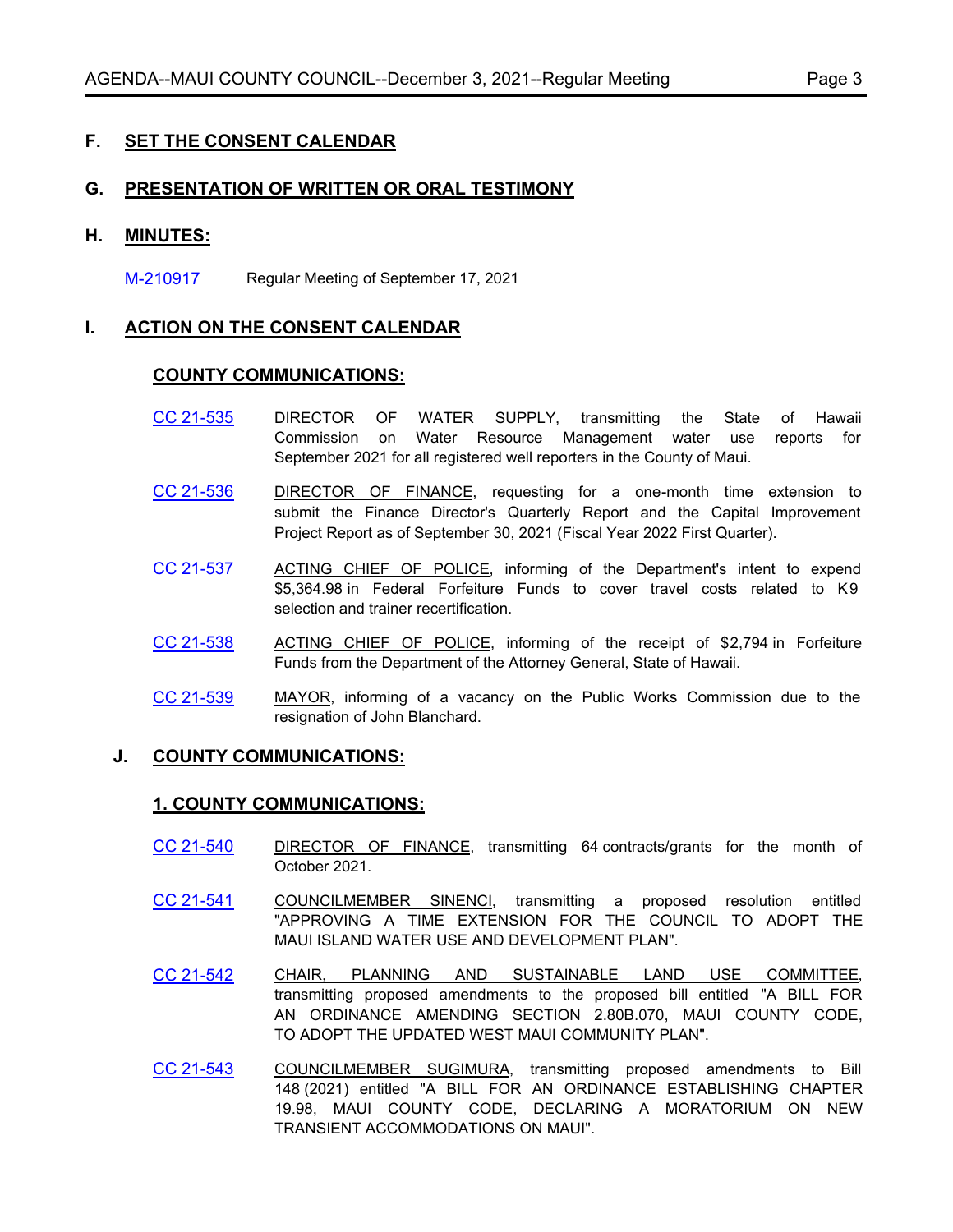- [CC 21-544](http://mauicounty.legistar.com/gateway.aspx?m=l&id=/matter.aspx?key=11671) DIRECTOR OF FINANCE, reporting on temporary transfers/loans from the General Fund and Department of Water Supply Revenue Fund to the General Obligation Bonds Series 2022 Fund as of October 31, 2021.
- [CC 21-545](http://mauicounty.legistar.com/gateway.aspx?m=l&id=/matter.aspx?key=11688) DIRECTOR OF HOUSING AND HUMAN CONCERNS, transmitting a proposed resolution entitled "APPROVING CERTAIN FINANCING STRUCTURE COMPONENTS RELATING TO THE USE OF FUNDS RECEIVED THROUGH CHAPTER 3.35, MAUI COUNTY CODE, THE HALE PILINA FAMILY AFFORDABLE HOUSING PROJECT".
- [CC 21-546](http://mauicounty.legistar.com/gateway.aspx?m=l&id=/matter.aspx?key=11668) COUNCILMEMBER KING, relating to seabird and biodiversity protection.
- [CC 21-547](http://mauicounty.legistar.com/gateway.aspx?m=l&id=/matter.aspx?key=11701) COUNCILMEMBER KING, relating to Maui County environmental grants.
- [CC 21-548](http://mauicounty.legistar.com/gateway.aspx?m=l&id=/matter.aspx?key=11675) COUNCILMEMBER MOLINA, relating to Recent and Potential Future Court Rulings Affecting Council Practices.
- [CC 21-549](http://mauicounty.legistar.com/gateway.aspx?m=l&id=/matter.aspx?key=11669) DIRECTOR OF PARKS AND RECREATION, transmitting a proposed bill entitled "A BILL FOR AN ORDINANCE AMENDING SECTION 13.04A.080, MAUI COUNTY CODE, RELATING TO THE ALCOHOL PROHIBITION FOR CERTAIN PARKS AND RECREATIONAL FACILITIES".
- [CC 21-550](http://mauicounty.legistar.com/gateway.aspx?m=l&id=/matter.aspx?key=11692) COUNCILMEMBER KING, transmitting a proposed resolution entitled "PROPOSING THE YOUTH COUNCIL".
- [CC 21-551](http://mauicounty.legistar.com/gateway.aspx?m=l&id=/matter.aspx?key=11674) COUNCILMEMBER PALTIN, relating to managed retreat in the context of infrastructure and transportation.
- [CC 21-552](http://mauicounty.legistar.com/gateway.aspx?m=l&id=/matter.aspx?key=11703) COUNCILMEMBER SUGIMURA, transmitting a proposed bill entitled "A BILL FOR AN ORDINANCE AMENDING CHAPTER 2.98, MAUI COUNTY CODE, ALLOWING STREETS, PARKS, AND FACILITIES TO BE NAMED AFTER FAMILIES".
- [CC 21-553](http://mauicounty.legistar.com/gateway.aspx?m=l&id=/matter.aspx?key=11666) PLANNING DIRECTOR, transmitting the following:
	- 1. A proposed bill entitled "A BILL FOR AN ORDINANCE TO AMEND THE COMMUNITY PLAN DESIGNATION FROM SF-SINGLE FAMILY TO P-PUBLIC/QUASI-PUBLIC FOR PROPERTY SITUATED AT KIHEI, MAUI, HAWAII, TAX MAP KEY (2) 3-9-048:109";
	- 2. A proposed bill entitled "A BILL FOR AN ORDINANCE TO CHANGE ZONING FROM R-2 RESIDENTIAL DISTRICT TO P-1 PUBLIC/QUASI-PUBLIC DISTRICT FOR PROPERTY SITUATED AT KIHEI, MAUI, HAWAII, TAX MAP KEY (2) 3-9-048:109"; and
	- 3. Related documents.
- [CC 21-554](http://mauicounty.legistar.com/gateway.aspx?m=l&id=/matter.aspx?key=11673) COUNCILMEMBER PALTIN, relating to managed retreat in the context of planning and land use.
- [CC 21-555](http://mauicounty.legistar.com/gateway.aspx?m=l&id=/matter.aspx?key=11698) COUNCILMEMBER SUGIMURA, transmitting a proposed resolution entitled "REFERRING TO THE LĀNAʻI, MAUI, AND MOLOKAʻI PLANNING COMMISSIONS A PROPOSED BILL RELATING TO FARM DWELLINGS".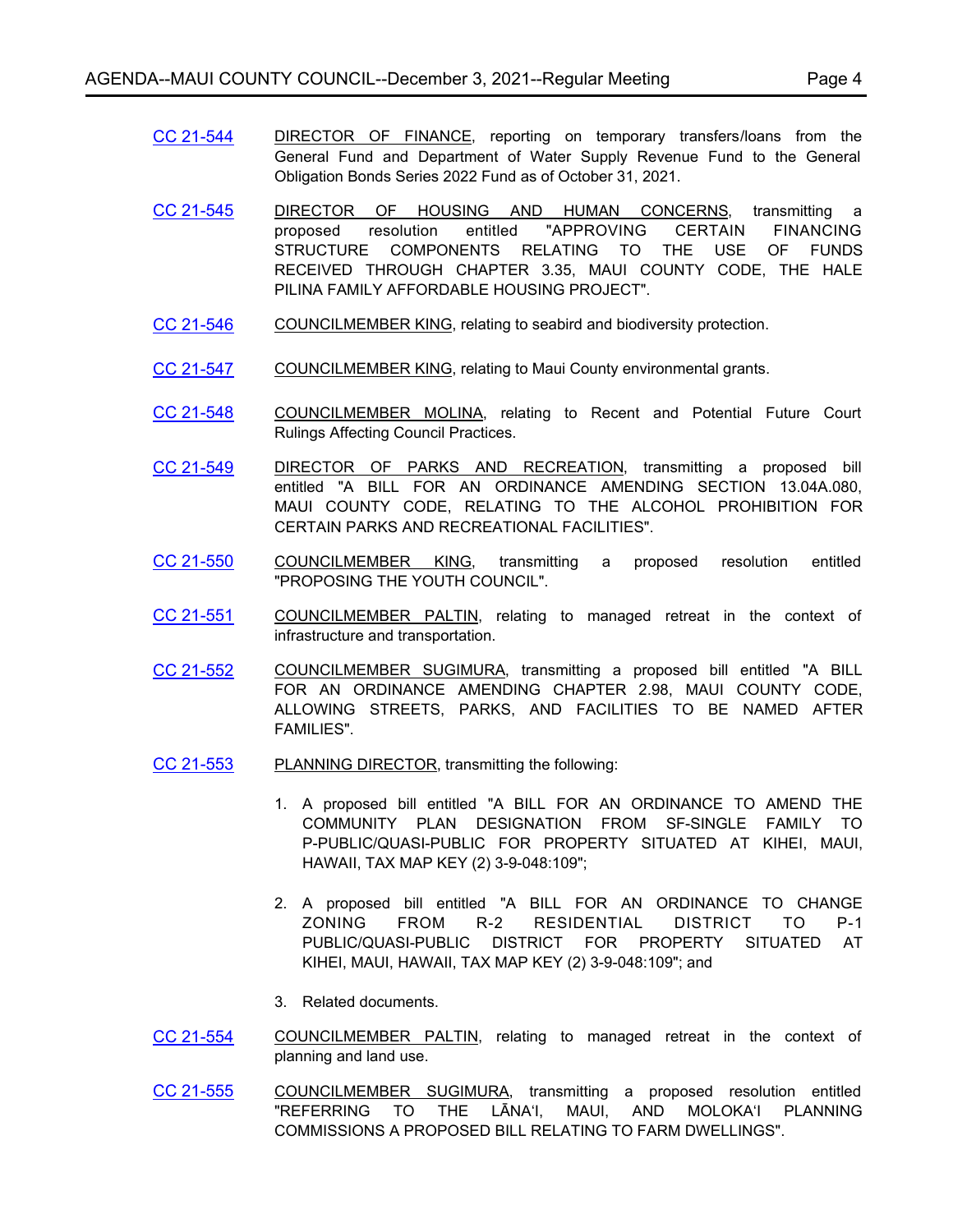# **2. GENERAL COMMUNICATIONS:**

**NONE.**

**K. COMMITTEE REPORTS:**

**NONE.**

**L. RESOLUTIONS:**

**NONE.**

#### **M. ORDINANCES**

#### **1. ORDINANCES - FIRST READING:**

Bill (2021) "A BILL FOR AN ORDINANCE AMENDING SECTION 2.80B.070, MAUI COUNTY CODE, TO ADOPT THE UPDATED WEST MAUI COMMUNITY PLAN"

#### **2. ORDINANCES - SECOND AND FINAL READING:**

- [Bill 140](http://mauicounty.legistar.com/gateway.aspx?m=l&id=/matter.aspx?key=11679)  (2021) "A BILL FOR AN ORDINANCE AMENDING THE FISCAL YEAR 2022 BUDGET FOR THE COUNTY OF MAUI AS IT PERTAINS TO APPENDIX A, PART I, GRANTS AND RESTRICTED USE REVENUES - SCHEDULE OF GRANTS AND RESTRICTED USE REVENUES BY DEPARTMENTS AND PROGRAMS, DEPARTMENT OF POLICE, (HIGH INTENSITY DRUG TRAFFICKING AREAS (HIDTA))"
- [Bill 141](http://mauicounty.legistar.com/gateway.aspx?m=l&id=/matter.aspx?key=11687)  (2021) "A BILL FOR AN ORDINANCE AMENDING SECTION 14.12.030, MAUI COUNTY CODE, EXEMPTING DEVELOPMENT BY THE DEPARTMENT OF HAWAIIAN HOME LANDS UNDER THE HAWAIIAN HOMES COMMISSION ACT FROM THE WATER AVAILABILITY POLICY"
- [Bill 142](http://mauicounty.legistar.com/gateway.aspx?m=l&id=/matter.aspx?key=11680)  (2021) "A BILL FOR AN ORDINANCE AMENDING THE FISCAL YEAR 2022 BUDGET FOR THE COUNTY OF MAUI AS IT PERTAINS TO ESTIMATED REVENUES; DEPARTMENT OF WATER SUPPLY, WAILUKU-KAHULUI COMMUNITY PLAN AREA, WATER SUPPLY, BOND FUND, ACQUISITION OF 1888 WILI PA LOOP BUILDING AND PROPERTY; TOTAL CAPITAL IMPROVEMENTS PROJECT APPROPRIATIONS; TOTAL APPROPRIATIONS (OPERATING AND CAPITAL IMPROVEMENT PROJECTS)"
- [Bill 143](http://mauicounty.legistar.com/gateway.aspx?m=l&id=/matter.aspx?key=11681)  (2021) "A BILL FOR AN ORDINANCE AMENDING THE FISCAL YEAR 2022 BUDGET FOR THE COUNTY OF MAUI AS IT PERTAINS TO APPENDIX C - CAPITAL IMPROVEMENT PROJECTS, DEPARTMENT OF WATER SUPPLY, WAILUKU-KAHULUI COMMUNITY PLAN AREA, ACQUISITION OF 1888 WILI PA LOOP BUILDING AND PROPERTY"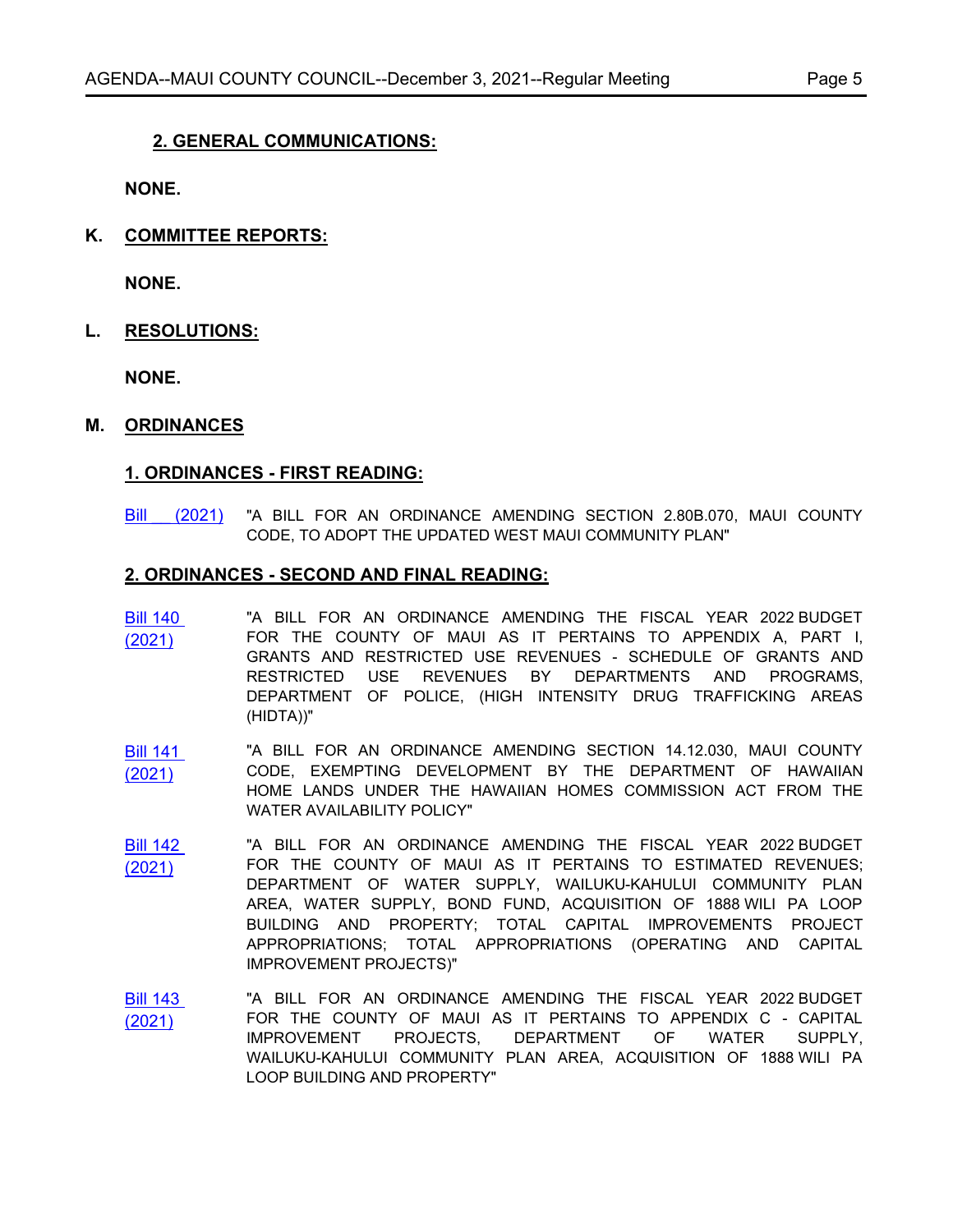- [Bill 144](http://mauicounty.legistar.com/gateway.aspx?m=l&id=/matter.aspx?key=11682)  (2021) "A BILL FOR AN ORDINANCE AMENDING ORDINANCE NO. 5219, BILL NO. 48 (2021), RELATING TO THE ISSUANCE OF GENERAL OBLIGATION BONDS OF THE COUNTY OF MAUI ISSUANCE, SALE AND DELIVERY OF SAID BONDS (DEPARTMENT OF WATER SUPPLY - ACQUISITION OF 1888 WILI PA LOOP BUILDING AND PROPERTY)"
- [Bill 145](http://mauicounty.legistar.com/gateway.aspx?m=l&id=/matter.aspx?key=11683)  (2021) "A BILL FOR AN ORDINANCE AMENDING THE FISCAL YEAR 2022 BUDGET FOR THE COUNTY OF MAUI AS IT PERTAINS TO ESTIMATED REVENUES; DEPARTMENT OF ENVIRONMENTAL MANAGEMENT, WAILUKU-KAHULUI COMMUNITY PLAN AREA, SEWER, SEWER FUND, KAHULUI AND WAIEHU BEACH ROAD SEWER LINE UPGRADE; TOTAL CAPITAL IMPROVEMENT PROJECT APPROPRIATIONS; TOTAL APPROPRIATIONS (OPERATING AND CAPITAL IMPROVEMENT PROJECTS)"
- [Bill 146](http://mauicounty.legistar.com/gateway.aspx?m=l&id=/matter.aspx?key=11684)  (2021) "A BILL FOR AN ORDINANCE AMENDING THE FISCAL YEAR 2022 BUDGET FOR THE COUNTY OF MAUI AS IT PERTAINS TO APPENDIX C - CAPITAL IMPROVEMENT PROJECTS, DEPARTMENT OF ENVIRONMENTAL MANAGEMENT, KAHULUI AND WAIEHU BEACH ROAD SEWER LINE UPGRADE"
- [Bill 147](http://mauicounty.legistar.com/gateway.aspx?m=l&id=/matter.aspx?key=11686)  (2021) "A BILL FOR AN ORDINANCE AMENDING SECTION 19.06.020, MAUI COUNTY CODE, ADOPTING DIGITAL ZONING MAP (3) AS THE OFFICIAL ZONING MAP FOR THE ISLAND OF MAUI"
- [Bill 148](http://mauicounty.legistar.com/gateway.aspx?m=l&id=/matter.aspx?key=11693)  (2021) "A BILL FOR AN ORDINANCE ESTABLISHING CHAPTER 19.98, MAUI COUNTY CODE, DECLARING A MORATORIUM ON NEW TRANSIENT ACCOMMODATIONS ON MAUI"

# **N. UNFINISHED BUSINESS:**

NONE.